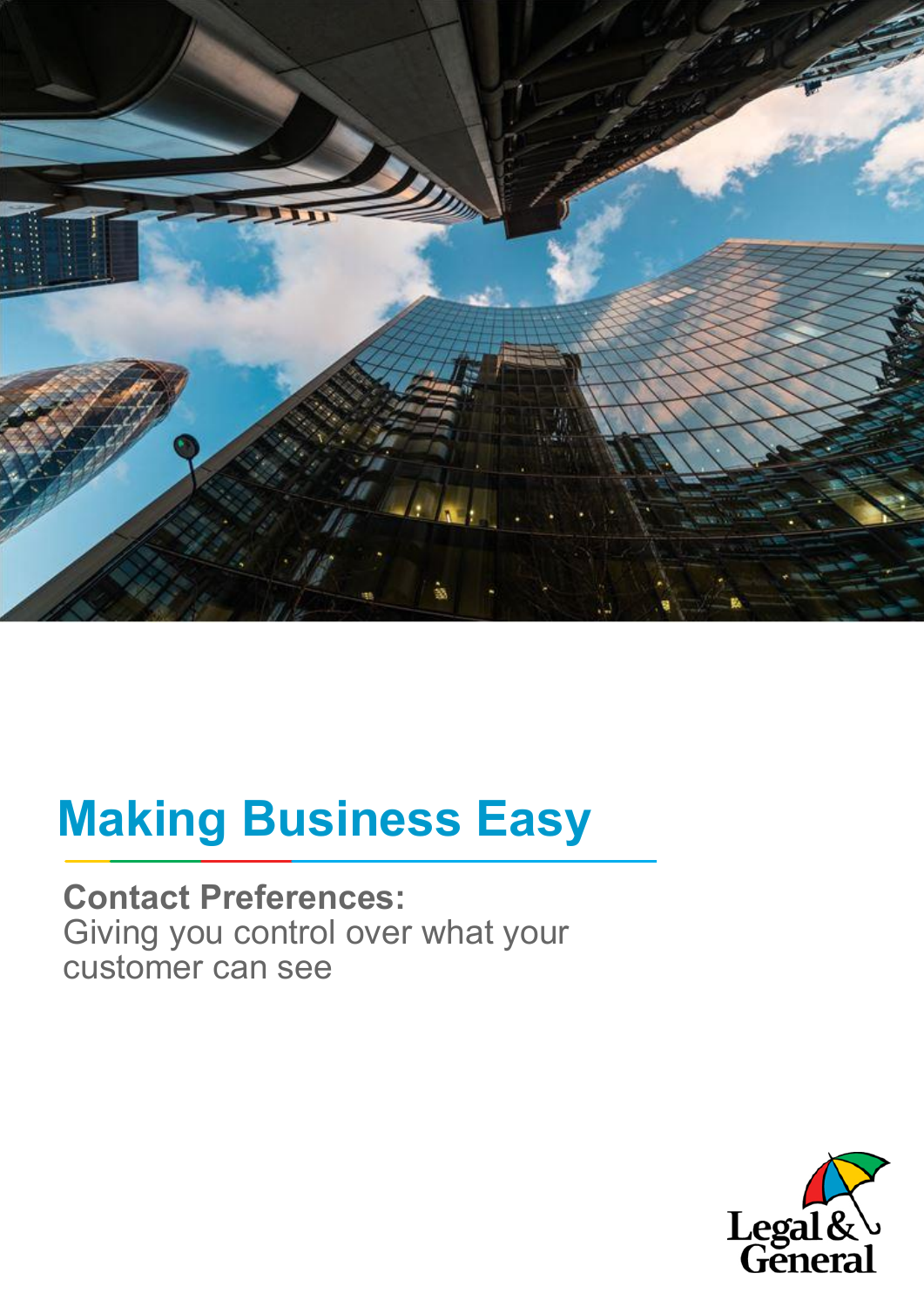## **You Said**

### **"Our customers receive emails with new offers and are able to log in to My Account to accept or decline. We want to manage that message with our customers"**

**We know it's important that:**

- $\checkmark$  You are able to manage the relationship with your customer
- $\checkmark$  You can control what information your customer is sent
- $\checkmark$  You are kept aware of new offers and can proactively manage that customer conversation
- $\checkmark$  You are given the opportunity to retain any business at risk of being cancelled

### **We Deliver**

### **Great news! You can log in to OLPC and choose how we interact with you and your customers. It's simple and easy to do, and will give you increased control.**

#### **Tell Me More**

Your default contact preferences are set as:

#### **Correspondence Preferences** Client ? **Agent Registered Administrator Email** ? **Agent Correspondence Address/Email ?** Address/Email ? **General Correspondence**  $\Box$  $\Box$  $\overline{\phantom{a}}$  $\blacktriangledown$ ?<br>Offer Letter  $\overline{\mathbf{v}}$  $\Box$  $\begin{array}{c} \square \\ \square \end{array}$  $\Box$ **Review Letters**  $\overline{\checkmark}$  $\overline{\phantom{a}}$ **Original Policy Documents**  $\overline{v}$ Ī  $\overline{\mathbf{v}}$ Lapse Notification

#### **What Does This Mean To Me?**

You will be sent lapse notifications to inform you of events where either a Direct Debit may have bounced or a policy may be at risk of being cancelled.

All correspondence, excluding lapse notifications, will be issued to your customer by email or post, depending on whether we have an up to date email address.

This includes:

 General correspondence: This includes items such as: Medical information requests, Direct Debit Letters, and Trust Letters.

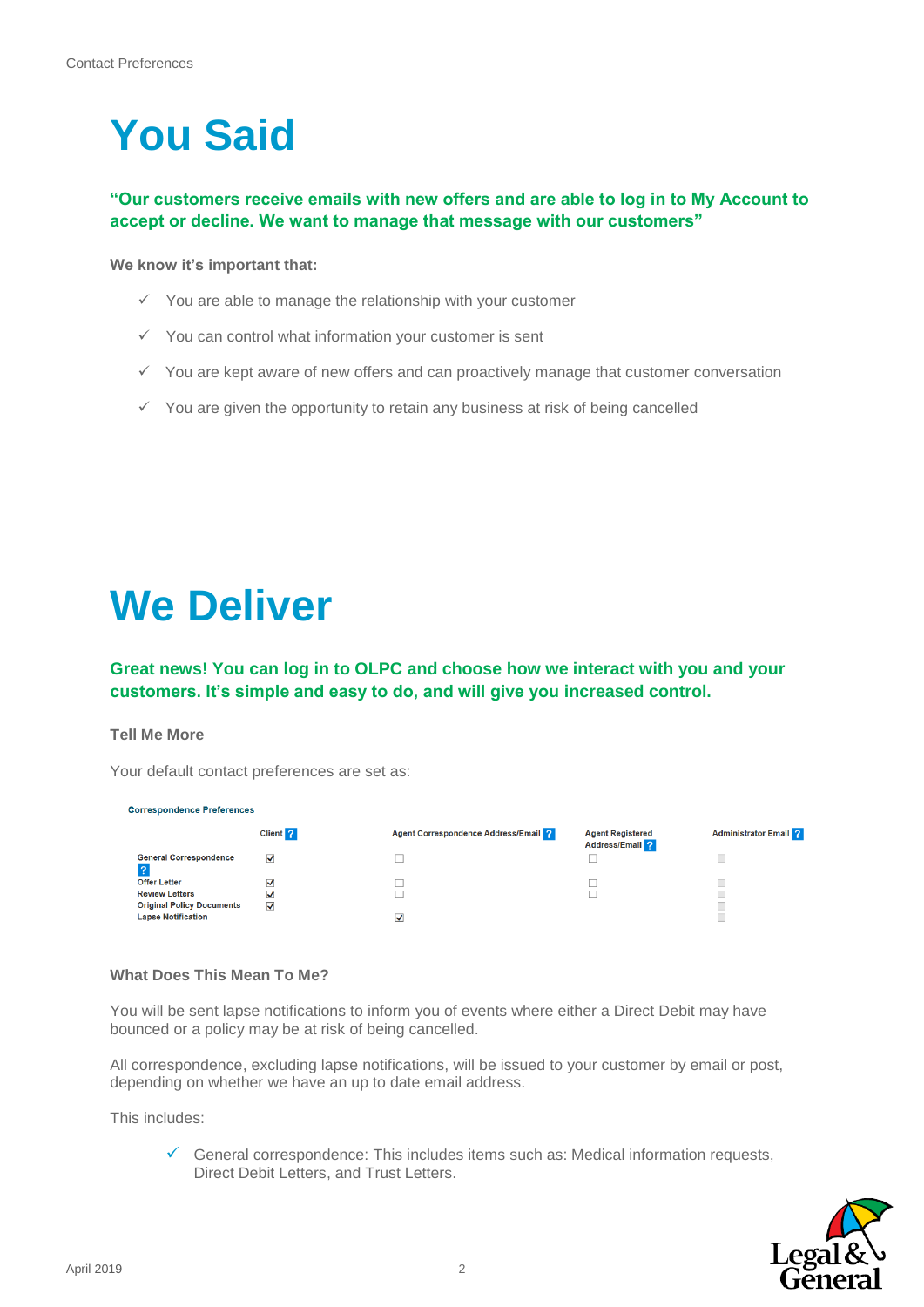- $\checkmark$  Offer Letter: This includes any counter offers which are a result of Checking Your Detail amendments. **If you do not want your customer do receive a counter offer email you will need to deselect this box.**
- Review Letters
- Original Policy Documents

If you want copies of any of the above correspondence then you will have to update your contact preferences. **Important: This needs to be updated for every master and sub agency number.**

#### **How Do I Update My Contact Preferences?**

**Step 1:**

| Legal&\<br>General          |  |                                                                                                                                                                                                                                   | A LOGOUT                    | 圍<br><b>NEW APPLICATION</b> |                                                | $\vee$ NEXT TASK | <b>MENU</b><br><b>OLP Connect</b> | $\leftarrow$ | When you log in<br>to OLPC, click<br>the 'Menu' tab |
|-----------------------------|--|-----------------------------------------------------------------------------------------------------------------------------------------------------------------------------------------------------------------------------------|-----------------------------|-----------------------------|------------------------------------------------|------------------|-----------------------------------|--------------|-----------------------------------------------------|
| <b>Search</b>               |  | <b>Client Details</b>                                                                                                                                                                                                             |                             |                             | <b>Application Details</b>                     |                  |                                   |              |                                                     |
| <b>Search Application</b>   |  | Surname (optional) 2                                                                                                                                                                                                              |                             |                             | <b>Application Reference (optional)</b>        |                  |                                   |              | in the top right                                    |
| <b>Search Criteria</b>      |  |                                                                                                                                                                                                                                   |                             |                             |                                                |                  |                                   |              | hand corner                                         |
| <b>Search Results</b>       |  | First Forename (optional) ?                                                                                                                                                                                                       |                             |                             | <b>Policy Number (optional)</b>                |                  |                                   |              |                                                     |
| <b>Update Agent Profile</b> |  | <b>Gender (optional)</b>                                                                                                                                                                                                          |                             |                             | <b>Submission Method (optional)</b>            |                  |                                   |              |                                                     |
| Maintenance                 |  | Please select                                                                                                                                                                                                                     | $\checkmark$                |                             | Please select                                  |                  | $\checkmark$                      |              |                                                     |
|                             |  | Date of Birth From (optional)                                                                                                                                                                                                     | Date of Birth To (optional) |                             | Reference No. Type (optional)<br>Please select |                  | $\checkmark$                      |              |                                                     |
|                             |  | Correspondence Postcode (optional)                                                                                                                                                                                                |                             |                             | <b>Miscellaneous</b>                           |                  |                                   |              |                                                     |
|                             |  |                                                                                                                                                                                                                                   |                             |                             | <b>Team Name (optional)</b>                    |                  |                                   |              |                                                     |
|                             |  | <b>Application Status</b>                                                                                                                                                                                                         |                             |                             |                                                |                  |                                   |              |                                                     |
|                             |  | <b>Application Status (optional)</b>                                                                                                                                                                                              |                             |                             | <b>Complaint (optional)</b>                    |                  |                                   |              |                                                     |
|                             |  | Please select                                                                                                                                                                                                                     | $\checkmark$                |                             | Please select                                  |                  | $\checkmark$                      |              |                                                     |
|                             |  | Date From (optional) ?                                                                                                                                                                                                            | Date To (optional) 2        |                             | <b>User Id (optional)</b>                      |                  |                                   |              |                                                     |
|                             |  | Forename, Gender, DoB From/To, Submission Method, Team Name and User ID cannot be used on<br>their own<br>If Application Status Date From/To entered then one of Surname, Team Name or Application Status must<br>hereine ed ozle |                             |                             | <b>CLEAR</b>                                   | <b>SEARCH</b>    |                                   |              |                                                     |

**Step 2:**



**Step 3:** 

| Legal&                                                    |                                                                                                    |                                                                      |
|-----------------------------------------------------------|----------------------------------------------------------------------------------------------------|----------------------------------------------------------------------|
| <b>Contact Preferences</b><br><b>Update Agent Profile</b> | <b>Agency</b><br>Please select an agent number<br>Please select<br>$\checkmark$<br><b>Get Name</b> | Select your<br>agent number<br>and name from<br>the dropdown<br>list |